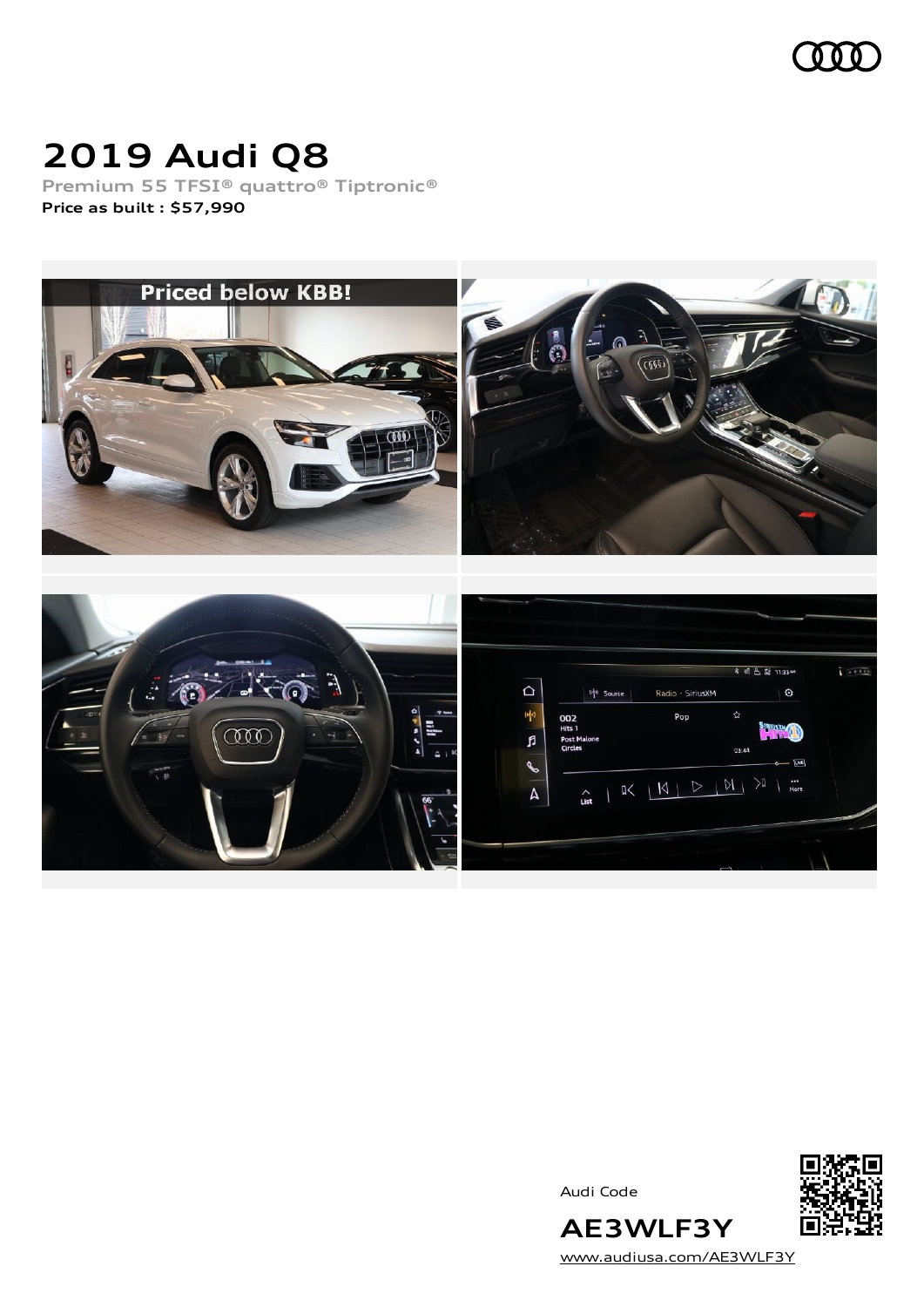## **Summary**

**Audi 2019 Audi Q8** Premium 55 TFSI® quattro® Tiptronic®

**Price as buil[t](#page-10-0)** \$57,990

#### **Exterior colour**

Glacier White metallic

#### **Interior colour**

| Seats     | Black with Rock Gray cross stitching |
|-----------|--------------------------------------|
| Dashboard | Black                                |
| Carpet    | Black                                |
| Headliner | Lunar Silver                         |

#### **Further Information**

| Warranty        | No          |
|-----------------|-------------|
| Mileage         | 5,809 miles |
| Type of vehicle | Used car    |

### **Audi Code**

AE3WLF3Y

**Your configuration on www.audiusa.com** [www.audiusa.com/AE3WLF3Y](https://www.audiusa.com/AE3WLF3Y)

**Commission number** 9a02a57c0a0e0ae823c0

#### **Technical Specifications**

| Engine type                  | 3.0-liter six-cylinder                        |
|------------------------------|-----------------------------------------------|
| stroke                       | Displacement/Bore and 2,995/84.5 x 89.0 cc/mm |
| Torque                       | 369 lb-ft@rpm                                 |
| Top track speed              | 130 mph mph $1$                               |
| Acceleration (0 - 60<br>mph) | 5.6 seconds seconds                           |
| Recommended fuel             | Premium                                       |

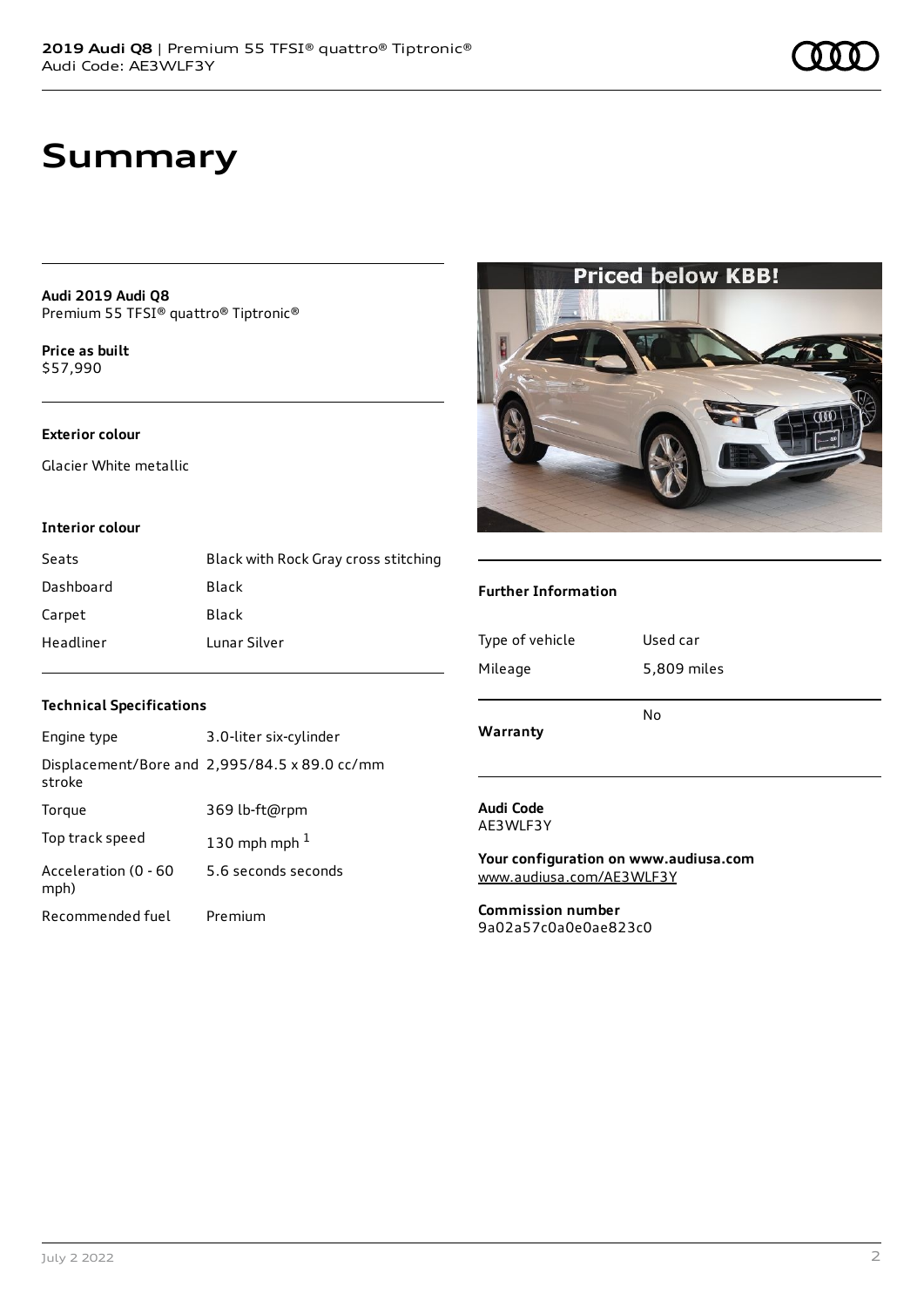# **Equipment**

Glacier White metallic

Towing package

21" 5-segment-spoke-W design wheels

Heated front and rear seats

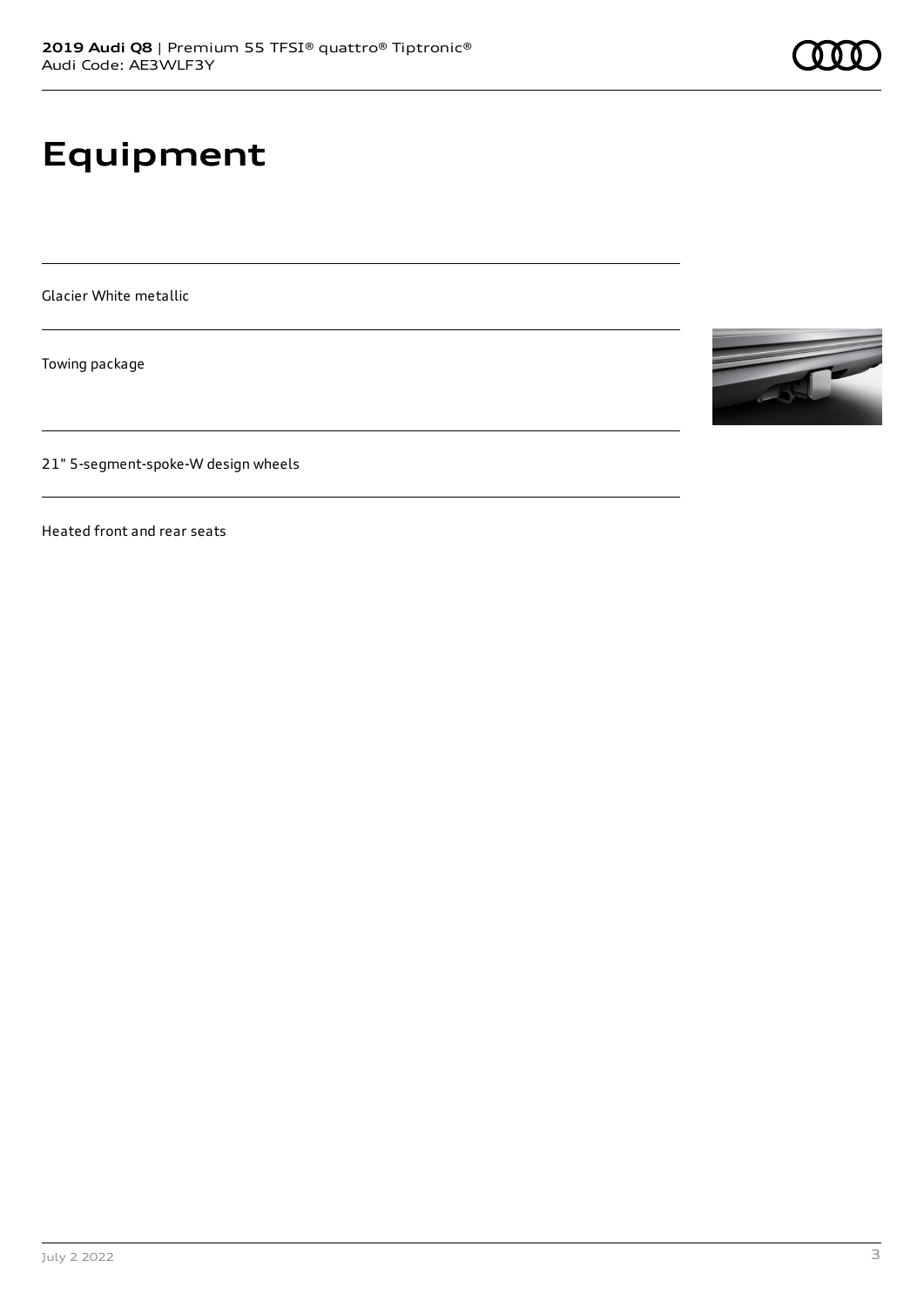# **Standard features**

#### **Safety and Security**

| 4UB | Driver and front passenger airbags                                                |
|-----|-----------------------------------------------------------------------------------|
| UH1 | Electromechanical parking brake                                                   |
| 8T2 | Cruise control with coast, resume and<br>accelerate features                      |
| VC2 | Garage door opener (Homelink®)                                                    |
| 6Y2 | Top speed electronically limited to 130 mph                                       |
| OZ7 | Electromechanical power steering                                                  |
| 7K6 | Tire-pressure monitoring system                                                   |
| 4X3 | Head/thorax side airbags                                                          |
| 4F6 | Audi advanced key                                                                 |
| 3B7 | ISOFIX child seat mounting and Top Tether<br>anchorage point for outer rear seats |
|     |                                                                                   |

#### **Exterior**

| 0P <sub>0</sub> | Concealed exhaust outlets                                                    |
|-----------------|------------------------------------------------------------------------------|
| 6XF             | Power adjustable, power-folding, heated<br>exterior side mirrors with memory |
| 1S1             | Vehicle tool kit and vehicle jack                                            |
| 1BL             | Adaptive damping suspension                                                  |
| 3S1             | Aluminum roof rails                                                          |
| 5]1             | Roof spoiler with 3rd brake light                                            |
| 0N1             | Standard rear axle                                                           |
| 8IT             | Full LED headlights                                                          |
| 8Q3             | Dynamic headlight range adjustment                                           |
| H8U             | All-season tires 285/45 R21 113H xl NAR<br>plus absorbers                    |
| 8SP             | LED taillights with dynamic turn signals                                     |
| 4KC             | Heat-insulating glass                                                        |

### **Exterior** 4ZB Aluminum trim around exterior windows **Interior** 3FU Panoramic sunroof 7TL Fine Grain Ash Natural Brown Wood inlays 7M1 Aluminum door sill inlays 6NJ Cloth headliner KH5 Three-zone automatic air conditioning 4L7 Auto-dimming interior rear view mirror with digital compass QQ1 LED interior lighting package 2C7 Electric steering wheel adjustment 6E6 Center armrest in front 4E7 Luggage compartment lid, electrically opening and closing 5XL Sun visors with illuminated vanity mirror on driver and front passenger side 3NS Sliding, split-folding 40/20/40 rear seat back with adjustable recline 7HA Without extended leather package N1F Leather seating surfaces **Infotainment and Driver Assistance**

| 6K8 | Audi pre sense® front                                          |
|-----|----------------------------------------------------------------|
| 2H1 | Audi drive select                                              |
| IT3 | Audi connect CARE, PRIME & PLUS (limited<br>time subscription) |
| IU1 | Audi smartphone interface                                      |
|     |                                                                |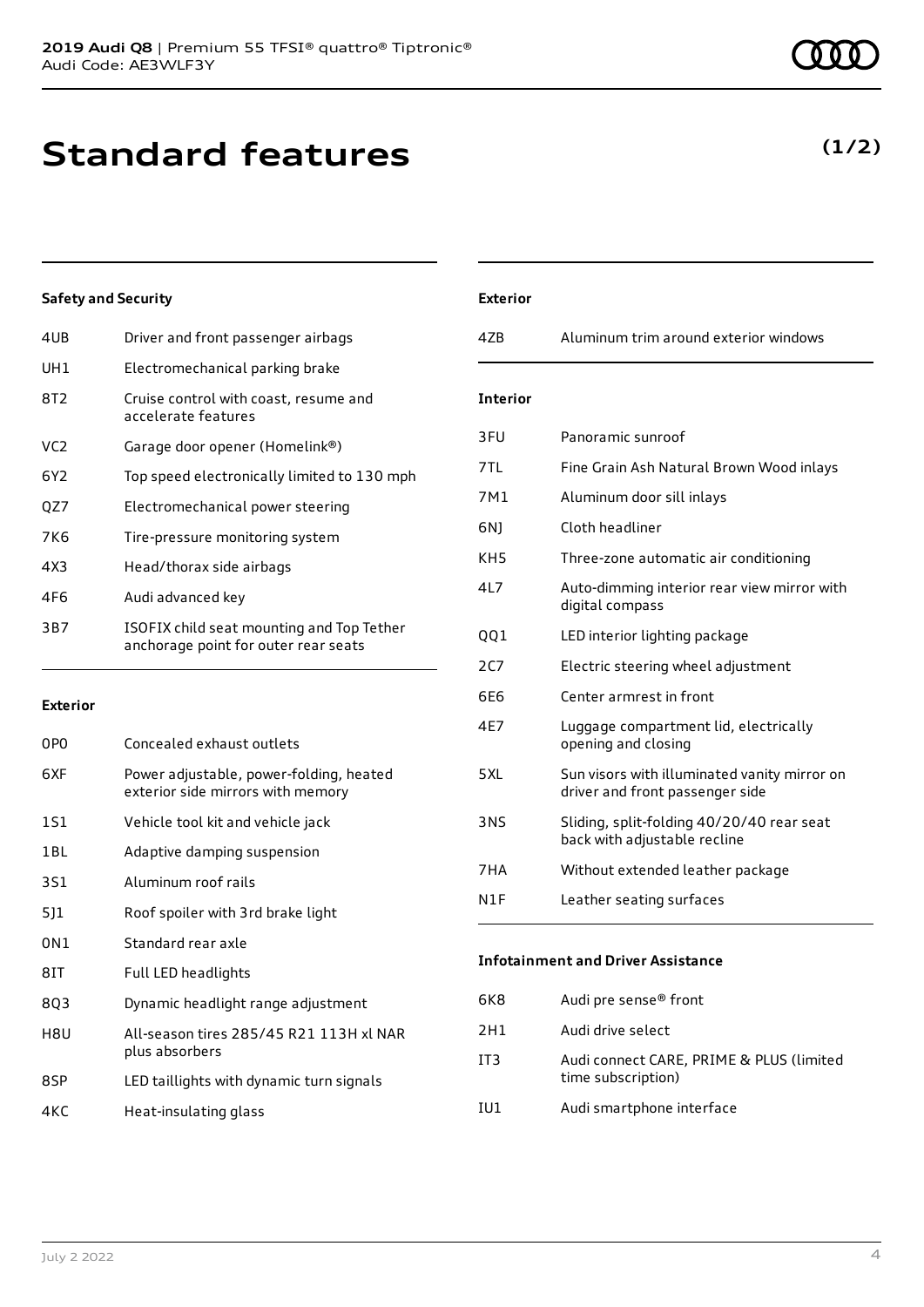**(2/2)**

# **Standard features**

#### **Infotainment and Driver Assistance**

| IW <sub>3</sub> | Audi connect® emergency and service call                                                     |
|-----------------|----------------------------------------------------------------------------------------------|
| 7X2             | Parking system plus                                                                          |
| 7W1             | Audi pre sense® basic                                                                        |
| UF8             | USB Audi music interface with Audi<br>smartphone interface (Android Auto & Apple<br>CarPlay) |
| KA <sub>2</sub> | Self-cleaning rearview camera                                                                |
| 9VD             | Audi sound system                                                                            |
| 9S8             | Audi virtual cockpit                                                                         |
| 7UG             | MMI <sup>®</sup> navigation plus with Audi connect <sup>®</sup>                              |
| EL <sub>3</sub> | Audi connect <sup>®</sup> with online services                                               |
| <b>18T</b>      | MMI® Radio with touch response - 10.1"<br>screen size                                        |
| QV3             | Sirius XM <sup>®</sup> Satellite Radio                                                       |
| 9ZX             | BLUETOOTH wireless technology preparation<br>for mobile phone                                |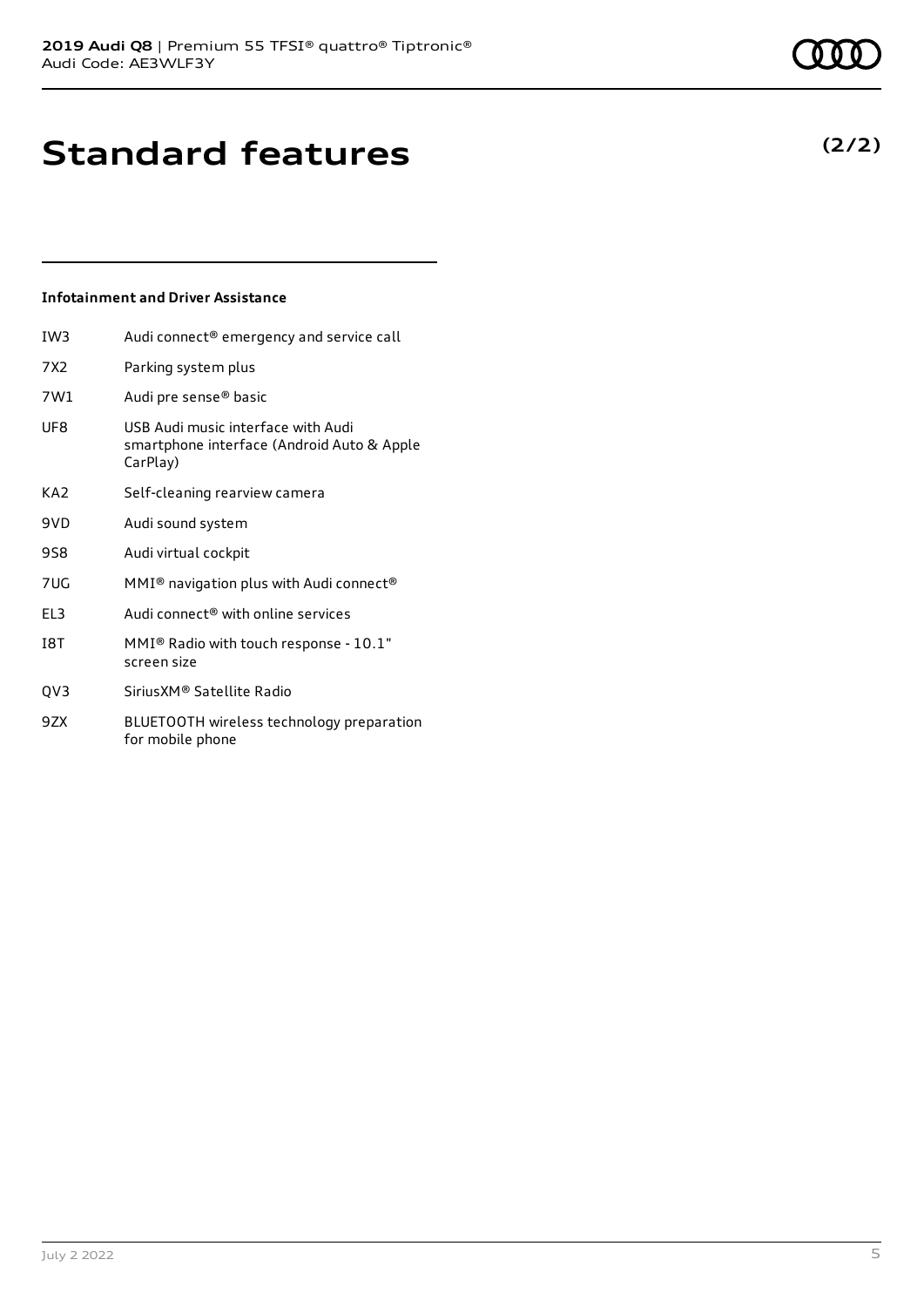### **Dealer remarks**

Certified.

CARFAX One-Owner.

Clean CARFAX.

Priced below KBB Fair Purchase Price!

This 2019 Glacier White Metallic Audi Q8 3.0T Premium AWD is well equipped and includes these features and benefits: Cold Weather Package (Heated Rear Seats and Heated Steering Wheel), Towing Package, Audi Certified pre-owned Certified, ABS brakes, Compass, Electronic Stability Control, Front dual zone A/C, Heated door mirrors, Heated Front Bucket Seats, Heated front seats, Illuminated entry, Low tire pressure warning, Navigation System, Power Liftgate, Power moonroof, Remote keyless entry, Traction control, Wheels: 21" 5-Spoke W-Design, 10 Speakers, 4-Wheel Disc Brakes, Adaptive suspension, Air Conditioning, AM/FM radio: SiriusXM, Auto-dimming Rear-View mirror, Automatic temperature control, Axle Ratio: TBA, Brake assist, Bumpers: body-color, Delay-off headlights, Driver door bin, Driver vanity mirror, Dual front impact airbags, Dual front side impact airbags, Emergency communication system: Audi connect CARE, Exterior Parking Camera Rear, Four wheel independent suspension, Front anti-roll bar, Front Bucket Seats, Front Center Armrest, Front fog lights, Front reading lights, Fully automatic headlights, Garage door transmitter: HomeLink, Genuine wood door panel insert, Leather Seating Surfaces, Leather Shift Knob, Leather steering wheel, Memory seat, Occupant sensing airbag, Outside temperature display, Overhead airbag, Panic alarm, Passenger door bin, Passenger vanity mirror, Power door mirrors, Power driver seat, Power passenger seat, Power steering, Power windows, Radio data system, Rain sensing wipers, Rear air conditioning, Rear anti-roll bar, Rear fog lights, Rear reading lights, Rear seat center armrest, Rear window defroster, Rear window wiper, Roof rack: rails only, Security system, Speed control, Speedsensing steering, Split folding rear seat, Spoiler, Steering wheel memory, Steering wheel mounted audio controls, Tachometer, Telescoping steering wheel, Tilt steering wheel, Trip computer, Turn signal indicator mirrors, and Variably intermittent wipers. ABS brakes, Cold Weather Package, Compass, Electronic Stability Control, Front dual zone A/C, Heated door mirrors, Heated Front Bucket Seats, Heated front seats, Heated Rear Seats, Heated Steering Wheel, Illuminated entry, Low tire pressure warning, Navigation System, Power Liftgate, Power moonroof, Remote keyless entry, Towing Package, Traction control, Wheels: 21" 5-Spoke W-Design.

Audi Certified pre-owned Details:

\* Limited Warranty: 12 Month/Unlimited Mile beginning after new car warranty expires or from certified purchase date

\* Warranty Deductible: \$0

\* Includes 24/7 Roadside Assistance emergency towing, collision, jump start, flat tire change, emergency fuel service, lock-out service, extrication service, Audi assist, CARFAX Vehicle History Report and SiriusXM satellite radio complimentary 90 day subscription. If Audi New Vehicle Limited Warranty (NVLW) coverage remains at time of CPO purchase, CPO Limited Warranty Coverage commences upon expiration of NVLW and continues until 5 years from vehicle's original in-service date with no mileage limitation. If NVLW coverage has expired at time of CPO purchase, CPO Limited Warranty coverage commences at time of purchase and continues for 12 months with no mileage limitation. Limited warranty is transferable between private parties.  $*3...$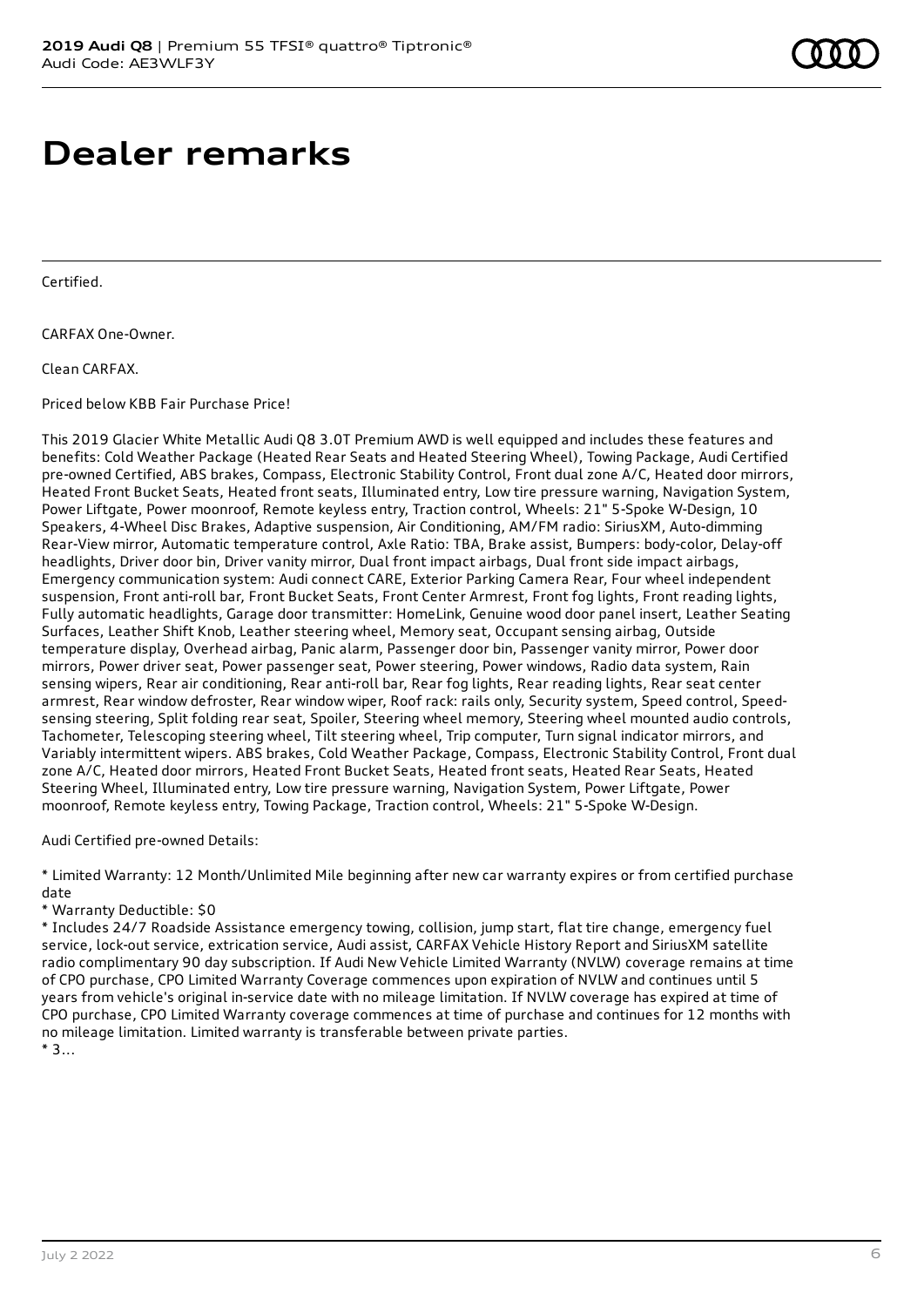# **Technical Specifications**

#### **Engineering | Performance**

| Engine type                  | 3.0-liter six-cylinder                                                | St       |
|------------------------------|-----------------------------------------------------------------------|----------|
| Power Level                  | 55                                                                    |          |
| Max. output ps/hp            | 335 @ rpm                                                             | Tu<br>to |
| Towing capacity              | 7,700 lb                                                              | St       |
| Torque                       | 369 lb-ft@rpm                                                         |          |
| Valvetrain                   | 24-valve DOHC with Audi valvelift<br>system and variable valve timing | Sι       |
| Acceleration (0 - 60<br>mph) | 5.6 seconds seconds                                                   | Fr       |
| Engine block                 | Aluminum-alloy                                                        | R        |
|                              | Induction/fuel injection Twin-scroll turbocharged/TFSI®               |          |
| Cylinder head                | Aluminum-alloy                                                        | Οı       |
|                              | Displacement/Bore and 2,995/84.5 x 89.0 cc/mm                         |          |
| stroke                       |                                                                       | Br       |
| Top track speed <sup>1</sup> | 130 mph mph                                                           |          |

#### **Electrical system**

|            | Hybrid system battery 48 Volt/9.6Ah lithium-ion battery |
|------------|---------------------------------------------------------|
| Alternator | Up to 51.5 Volts                                        |
| Battery    | 12 Volt - 380A/68Ah                                     |

#### **Driveline**

Transmission Eight-speed Tiptronic® automatic transmission and quattro® allwheel drive

| <b>Steering</b>                            |                                                                      |  |
|--------------------------------------------|----------------------------------------------------------------------|--|
| Steering type                              | Electromechanical progressive<br>steering system                     |  |
| Turning diameter, curb- 43.5 ft<br>to-curb |                                                                      |  |
| Steering ratio                             | 14.6:1                                                               |  |
| Suspension                                 |                                                                      |  |
| Front axle                                 | Five-link front suspension with<br>adaptive damping                  |  |
| Rear axle                                  | Five-link rear suspension with<br>adaptive damping                   |  |
| Optional                                   | Adaptive air suspension, comfort                                     |  |
| <b>Brake system</b>                        |                                                                      |  |
| <b>Front brakes</b>                        | 14.8 (ventilated disc) in                                            |  |
| Rear brakes                                | 13.8 (ventilated disc) in                                            |  |
| Parking brake                              | Electromechanical                                                    |  |
| <b>Body</b>                                |                                                                      |  |
| Material                                   | Multi-material body construction<br>(steel and aluminum composition) |  |
| Corrosion protection                       | Multistep anti-corrosion protection                                  |  |
| <b>Warranty   Maintenance</b>              |                                                                      |  |

| Warranty    | 4 years / 50k miles                                                                       |
|-------------|-------------------------------------------------------------------------------------------|
| Maintenance | 12-month/10,000-mile (whichever<br>occurs first) NO CHARGE first<br>scheduled maintenance |

**(1/2)**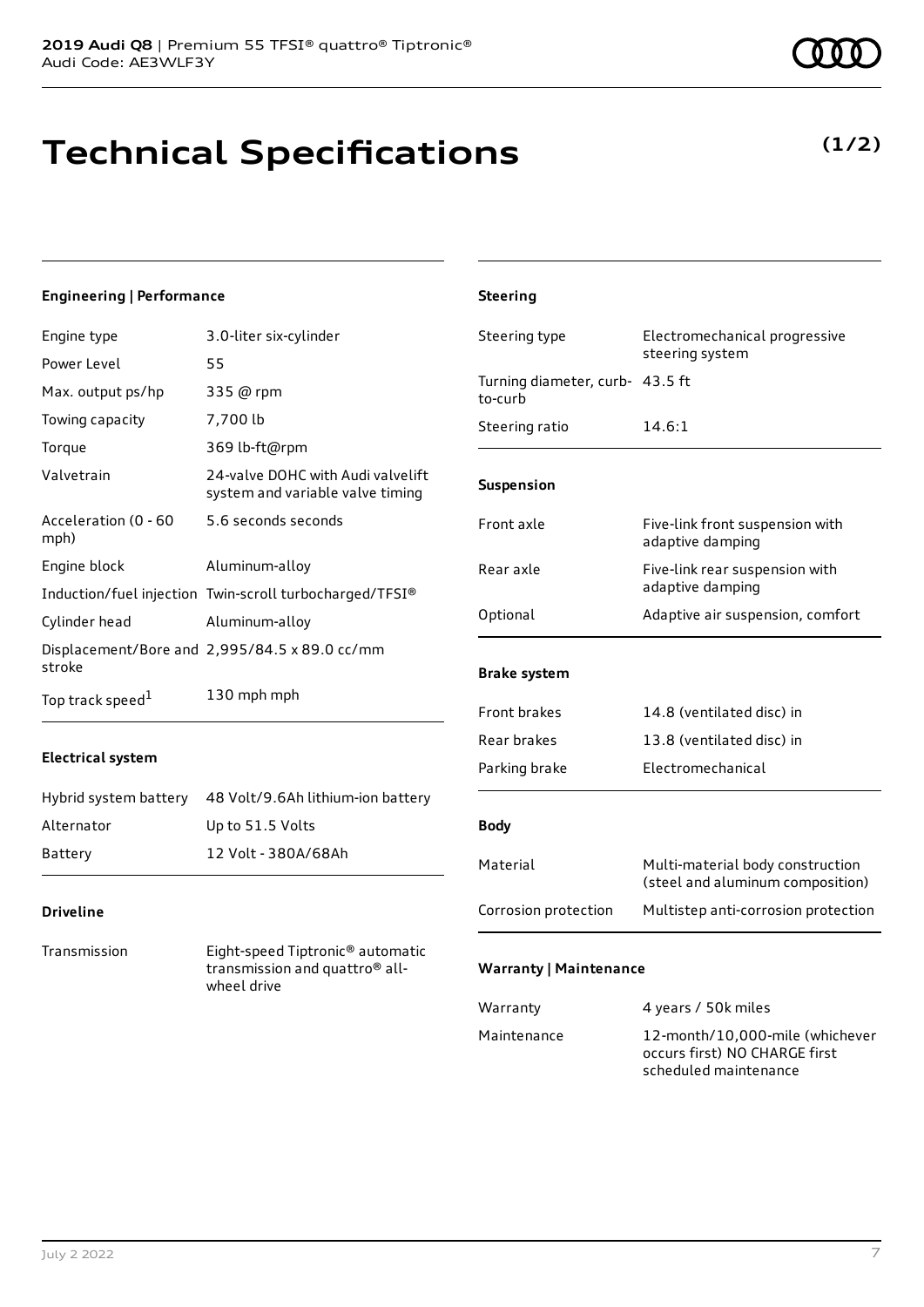## **Technical Specifications**

#### **Exterior Measurements**

| Height                           | 67.1 in   |
|----------------------------------|-----------|
| Overall width without<br>mirrors | 78.5 in   |
| Length                           | 196.3 in  |
| Wheelbase                        | 117.9 in  |
| Drag coefficient                 | $0.35$ Cw |
| Overall width with<br>mirrors    | 86.2 in   |
| Track rear                       | 66.8 in   |
| <b>Track front</b>               | 66.1 in   |
| Curb weight                      | 5.004 lb  |

#### **Interior measurements**

| Seating capacity                          | 5                      |
|-------------------------------------------|------------------------|
| Shoulder room, rear                       | 58.5 in                |
| Head room with front<br>sunroof           | 38.2 in                |
| Leg room, rear                            | 40.2 in                |
| Shoulder room, front                      | 59.5 in                |
| Head room with rear<br>sunroof            | 38.1 in                |
| Leg room, front                           | 41.7 in                |
| Cargo volume, rear<br>seatbacks up/folded | 28.6/67.5 cu ft, cu ft |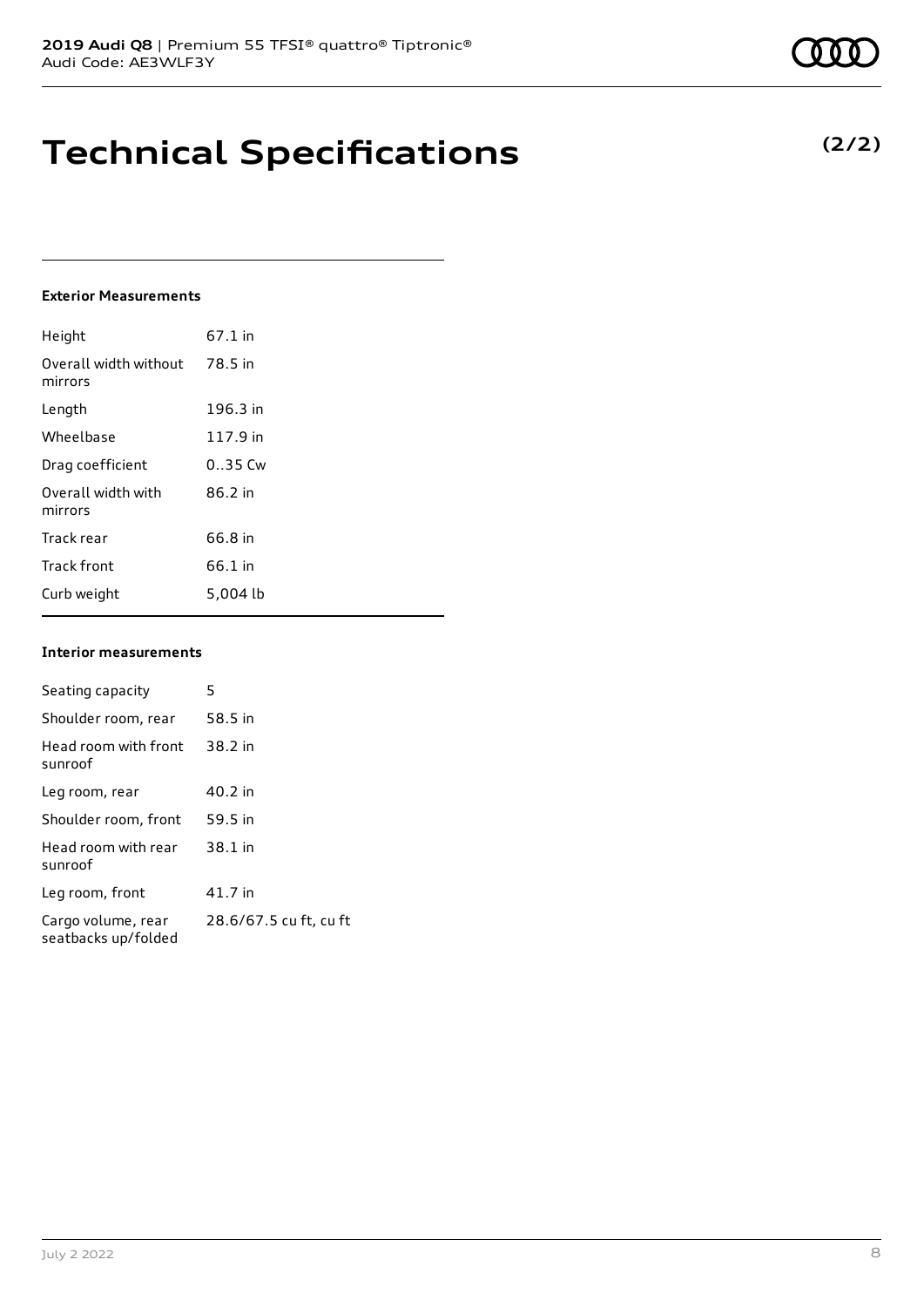### **Consumption- and emission**

**Consumption by NEDC**

combined 19 mpg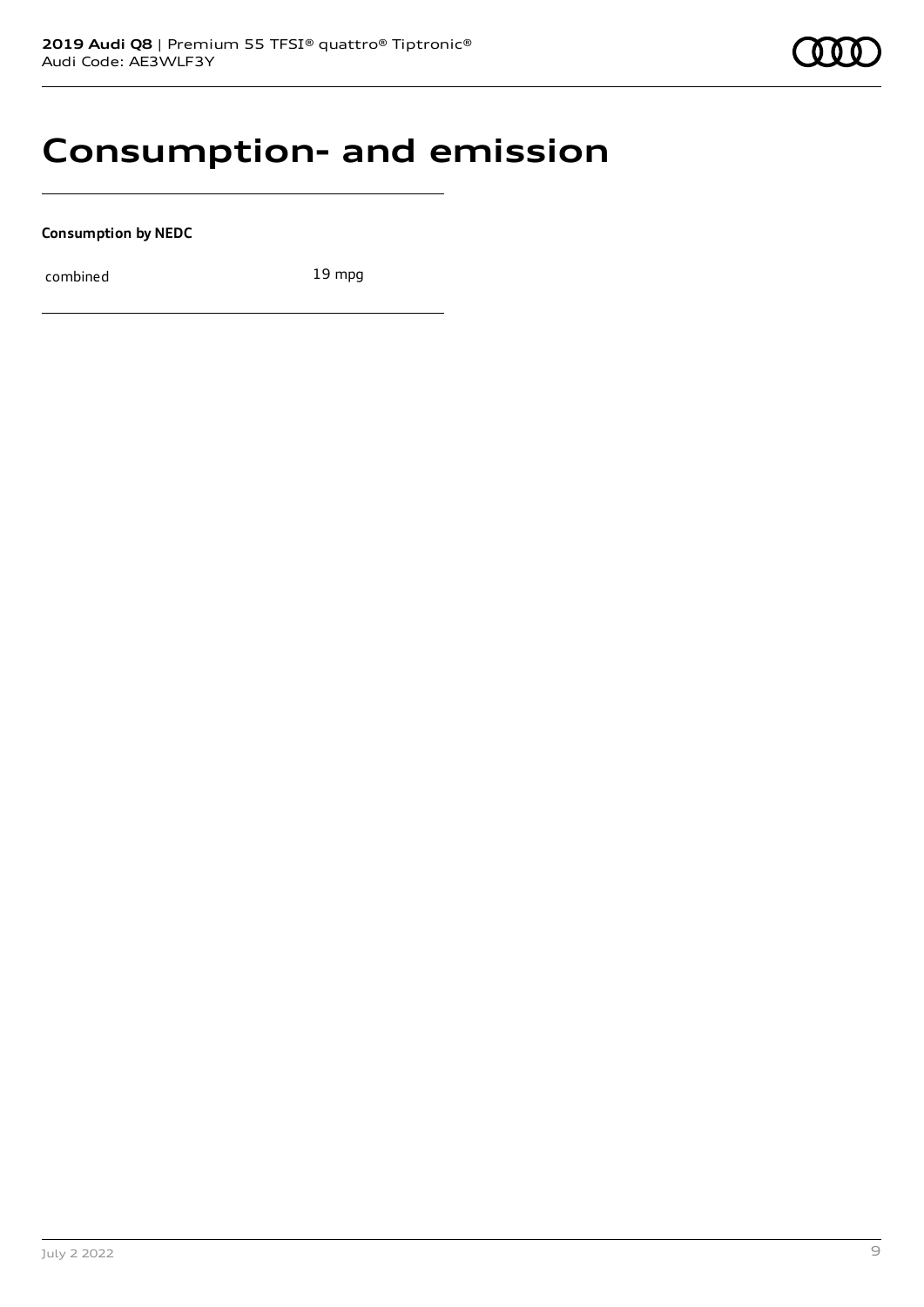# **Contact**

Dealer **Audi Beaverton**

13745 Sw Tualatin Valley Hwy. 97005 Beaverton OR

Phone: +15037186080 FAX: 1111111111

www: [https://www.audibeaverton.com](https://www.audibeaverton.com/)